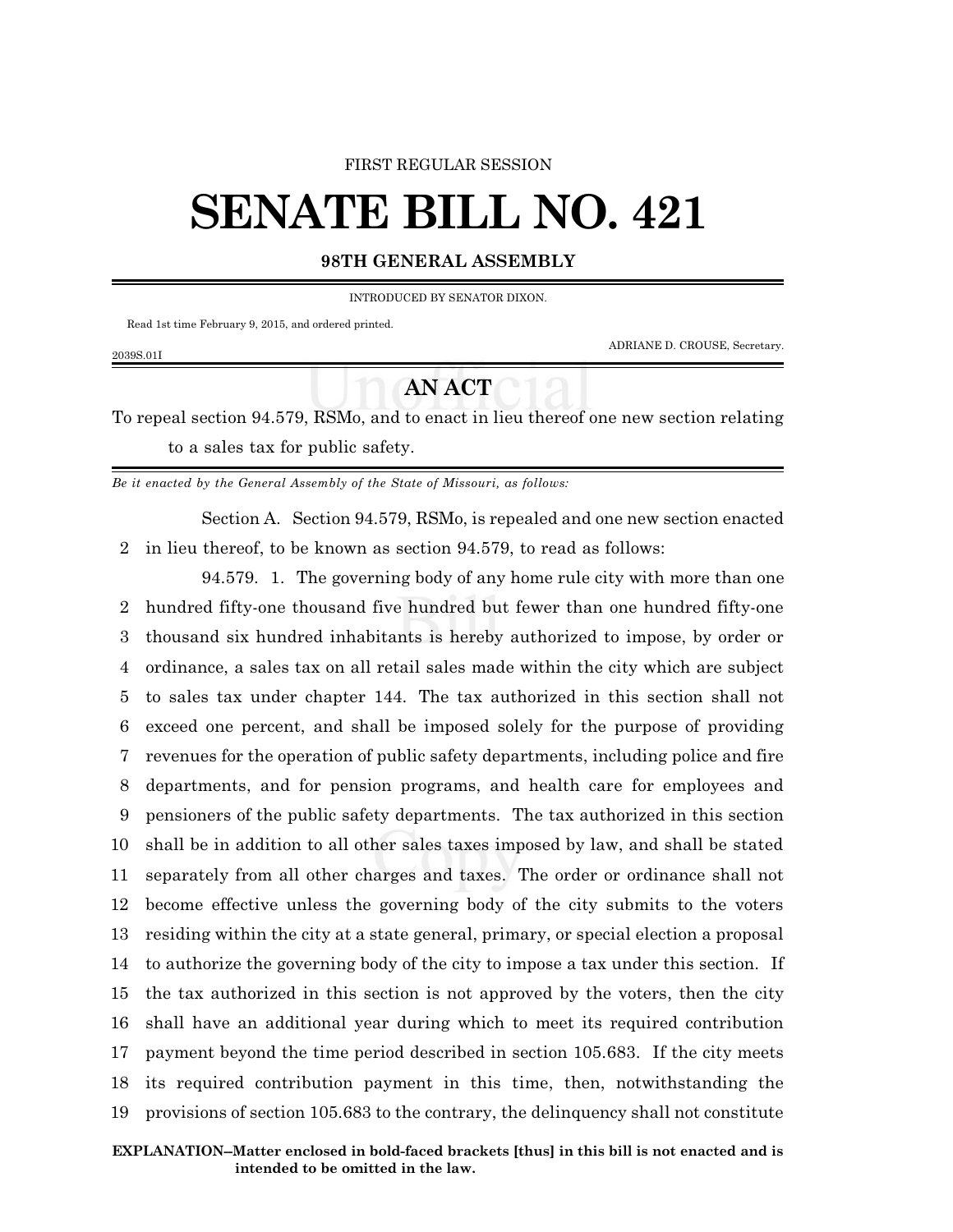a lien on the funds of the political subdivision, the board of such plan shall not be authorized to compel payment by application for writ of mandamus, and the state treasurer and the director of the department of revenue shall not withhold twenty-five percent of the certified contribution deficiency from the total moneys due the political subdivision from the state. The one-year extension shall only be available to the city on a one-time basis.

 2. The ballot of submission for the tax authorized in this section shall be in substantially the following form:

 Shall .................... (insert the name of the city) impose a sales tax at a rate of .......... (up to one) percent, solely for the purpose of providing revenues for the operation of public safety departments of the city?

 $7ES$   $70$ 

 If you are in favor of the question, place an "X" in the box opposite "YES". If you are opposed to the question, place an "X" in the box opposite "NO".

 If a majority of the votes cast on the question by the qualified voters voting thereon are in favor of the question, then the tax shall become effective on the first day of the second calendar quarter immediately following notification to the department of revenue. If a majority of the votes cast on the question by the qualified voters voting thereon are opposed to the question, then the tax shall not become effective unless and until the question is resubmitted under this section to the qualified voters and such question is approved by a majority of the qualified voters voting on the question.

 3. All revenue collected under this section by the director of the department of revenue on behalf of any city, except for one percent for the cost of collection which shall be deposited in the state's general revenue fund, shall be deposited in a special trust fund, which is hereby created and shall be known as the "Public Safety Protection Sales Tax Fund", and shall be used solely for the designated purposes. Moneys in the fund shall not be deemed to be state funds, and shall not be commingled with any funds of the state. The director may make refunds from the amounts in the trust fund and credited to the city for erroneous payments and overpayments made, and may redeem dishonored checks and drafts deposited to the credit of such city. Any funds in the special trust fund which are not needed for current expenditures shall be invested in the same manner as other funds are invested. Any interest and moneys earned on such investments shall be credited to the fund. The director shall keep accurate records of the amounts in the fund, and such records shall be open to the inspection of the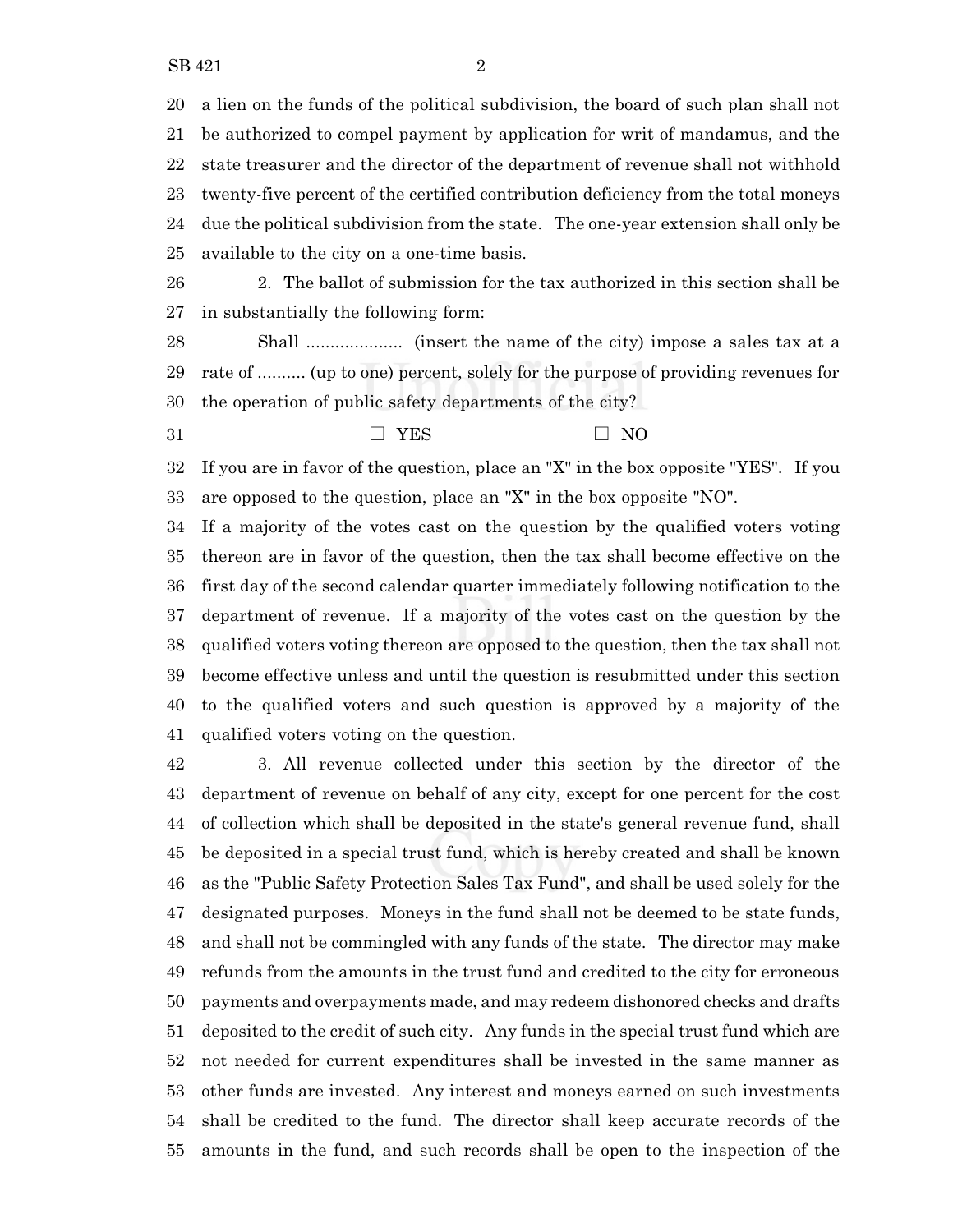officers of such city and to the public. Not later than the tenth day of each month, the director shall distribute all moneys deposited in the fund during the preceding month to the city. Such funds shall be deposited with the treasurer of the city, and all expenditures of moneys from the fund shall be by an appropriation ordinance enacted by the governing body of the city.

 4. On or after the effective date of the tax, the director of revenue shall be responsible for the administration, collection, enforcement, and operation of the tax, and sections 32.085 and 32.087 shall apply. In order to permit sellers required to collect and report the sales tax to collect the amount required to be reported and remitted, but not to change the requirements of reporting or remitting the tax, or to serve as a levy of the tax, and in order to avoid fractions of pennies, the governing body of the city may authorize the use of a bracket system similar to that authorized in section 144.285, and notwithstanding the provisions of that section, this new bracket system shall be used where this tax is imposed and shall apply to all taxable transactions. Beginning with the effective date of the tax, every retailer in the city shall add the sales tax to the sale price, and this tax shall be a debt of the purchaser to the retailer until paid, and shall be recoverable at law in the same manner as the purchase price. For purposes of this section, all retail sales shall be deemed to be consummated at the place of business of the retailer.

 5. All applicable provisions in sections 144.010 to 144.525 governing the state sales tax, and section 32.057, the uniform confidentiality provision, shall apply to the collection of the tax, and all exemptions granted to agencies of government, organizations, and persons under sections 144.010 to 144.525 are hereby made applicable to the imposition and collection of the tax. The same sales tax permit, exemption certificate, and retail certificate required by sections 144.010 to 144.525 for the administration and collection of the state sales tax shall satisfy the requirements of this section, and no additional permit or exemption certificate or retail certificate shall be required; except that, the director of revenue may prescribe a form of exemption certificate for an exemption from the tax. All discounts allowed the retailer under the state sales tax for the collection of and for payment of taxes are hereby allowed and made applicable to the tax. The penalties for violations provided in section 32.057 and sections 144.010 to 144.525 are hereby made applicable to violations of this section. If any person is delinquent in the payment of the amount required to be paid under this section, or in the event a determination has been made against the person for the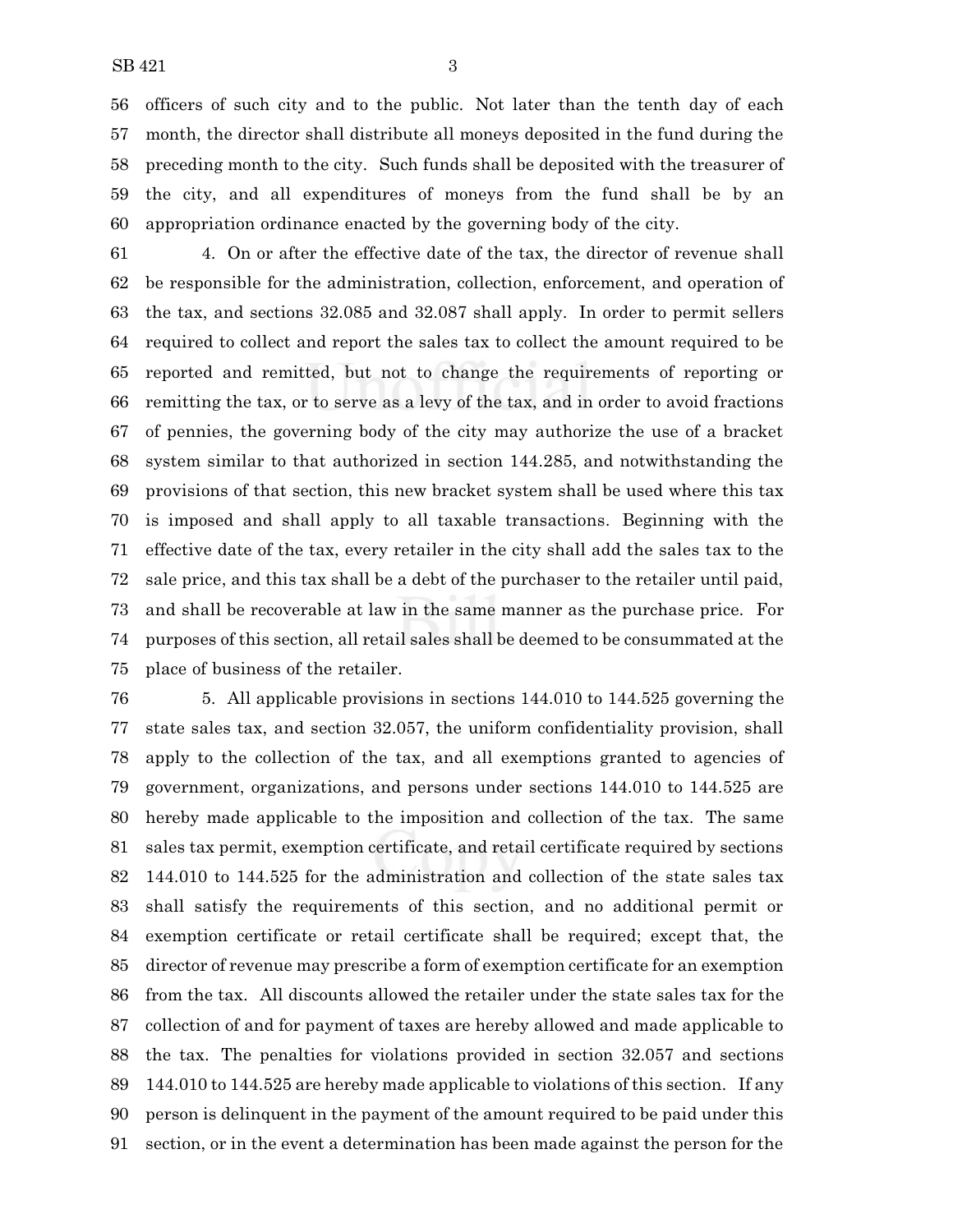tax and penalties under this section, the limitation for bringing suit for the collection of the delinquent tax and penalties shall be the same as that provided in sections 144.010 to 144.525.

 6. The governing body of any city that has adopted the sales tax authorized in this section may submit the question of repeal of the tax to the voters on any date available for elections for the city. The ballot of submission shall be in substantially the following form:

 Shall ...................................... (insert the name of the city) repeal the sales tax imposed at a rate of .......... (up to one) percent for the purpose of providing revenues for the operation of public safety departments of the city?

 $\Box$  YES  $\Box$  NO

 If you are in favor of the question, place an "X" in the box opposite "YES". If you are opposed to the question, place an "X" in the box opposite "NO".

 If a majority of the votes cast on the question by the qualified voters voting thereon are in favor of repeal, that repeal shall become effective on December thirty-first of the calendar year in which such repeal was approved.

 If a majority of the votes cast on the question by the qualified voters voting thereon are opposed to the repeal, then the sales tax authorized in this section shall remain effective until the question is resubmitted under this section to the qualified voters and the repeal is approved by a majority of the qualified voters voting on the question.

 7. The governing body of any city that has adopted the sales tax authorized in this section shall submit the question of **[**repeal**] continuation** of the tax to the voters every five years from the date of its inception on a date available for elections for the city. The ballot of submission shall be in substantially the following form:

 Shall ......................................... (insert the name of the city) **[**repeal the**] continue collecting a** sales tax imposed at a rate of ............. (up to one) percent for the purpose of providing revenues for the operation of public safety departments of the city?

### 122  $\Box$  YES  $\Box$  NO

 If you are in favor of the question, place an "X" in the box opposite "YES". If you are opposed to the question, place an "X" in the box opposite "NO".

 If a majority of the votes cast on the question by the qualified voters voting thereon are **[**in favor of repeal, that**] opposed to continuation,** repeal shall become effective on December thirty-first of the calendar year in which such